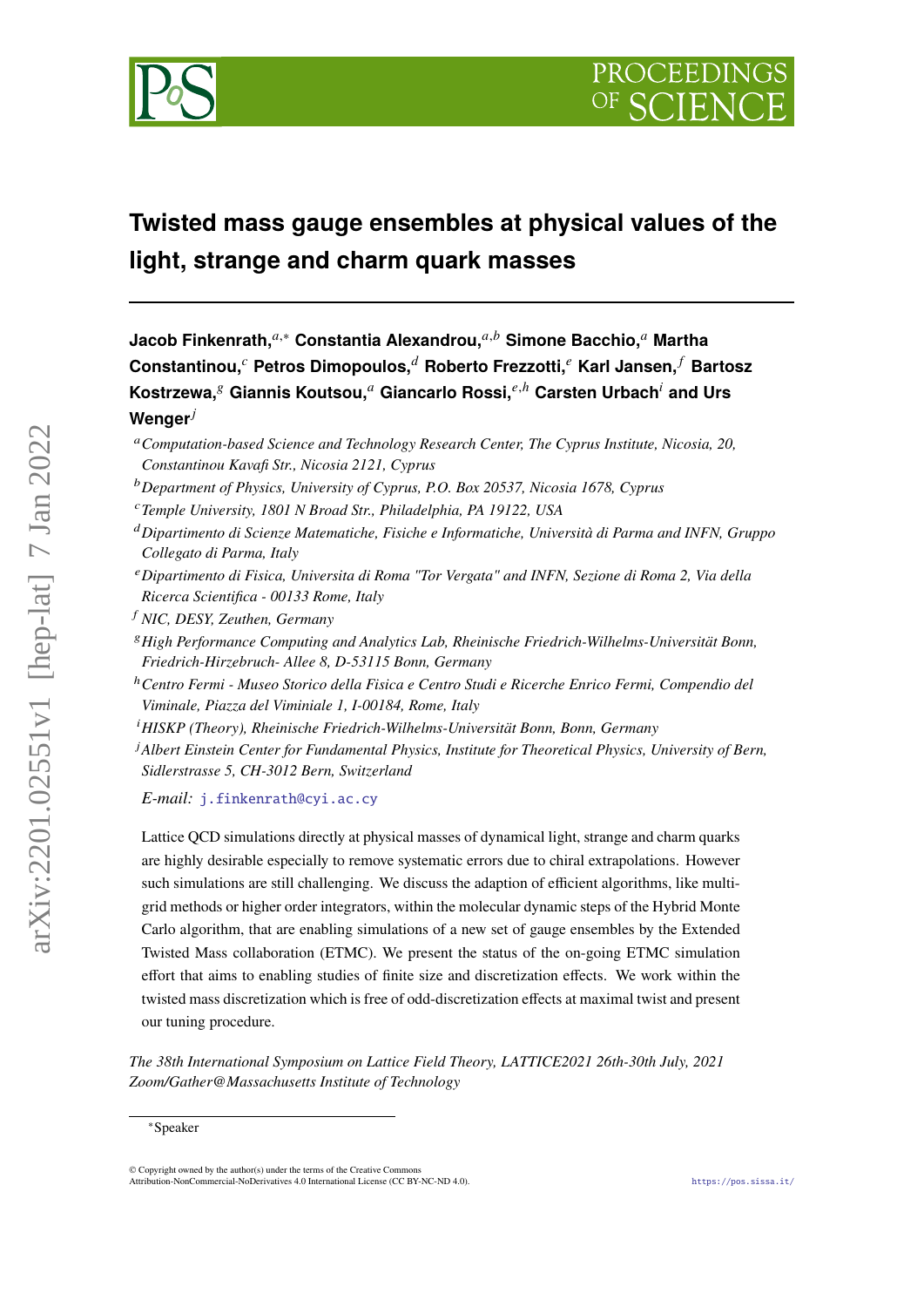<span id="page-1-0"></span>

**Figure 1:** Overview of the current  $N_f = 2 + 1 + 1$  twisted mass clover-improved ensembles. The left panel shows the ensembles according to their lattice extent in units of the pion mass, while the right panel shows them according to the pion mass. The dark blue circles show the non-physical point ensembles, the light blue already existing physical point ensembles and the red on-going simulations at the physical point.

# **1. Introduction**

During the past decade, progress has been made enabling simulations of twisted mass fermions at physical quark masses at several lattice spacings less than 0.1 fm and volumes as large as 9 fm [\[1,](#page-9-0) [2\]](#page-9-1). These ensembles drive the rich physics program of the Extended Twisted Mass collaboration (ETMC), which ranges from measurements of quark masses, precision measurements of CKMmatrix elements, hadron spectroscopy and scattering, nucleon structure, semi-leptonic decays and many other ETMC projects.

In this presentation, we overview the progress on the algorithmic and computational side that made the generation of these ensembles possible. More specifically, we discuss how to fix the parameters of the simulations, which needs a careful fine tuning procedure in order to achieve  $O(a)$ improvement, how to optimize the multigrid solver DDalphaAMG [\[3,](#page-10-0) [4\]](#page-10-1) and how to improve the force computation during the Hybrid Monte Carlo simulations. The use of a three level multigrid procedure comes with some limitation for current HPC machines equipped with CPUs that limit scalability. Furthermore, we present selected results using the generated statistics and discuss autocorrelations using the physical point ensembles.

# **2.** Status of Extended Twisted Mass Collaboration  $N_f = 2 + 1 + 1$  Simulations

Within ETMC, twisted mass clover-improved ensembles has beed generated at four different lattice spacings, namely  $a \sim 0.093$  fm,  $a \sim 0.08$  fm,  $a \sim 0.069$  fm and  $a \sim 0.057$  fm, referred to A-, B-, C- and D-lattices, respectively. We target pion mass ranges between 250 MeV and 135 MeV, with the exception of the A-lattices where ensembles with up to 350 MeV are generated. Ensembles with physical pion masses, also denoted as physical point ensembles, are generated at the B-, C-and D-lattice spacings. As depicted in Fig. [1,](#page-1-0) all physical point ensembles fulfil  $m_{\pi} \cdot L > 3.6$ . A larger volume ensemble is generated at the B-lattice spacing with  $m_{\pi} \cdot L = 5.3$ , to be used for finite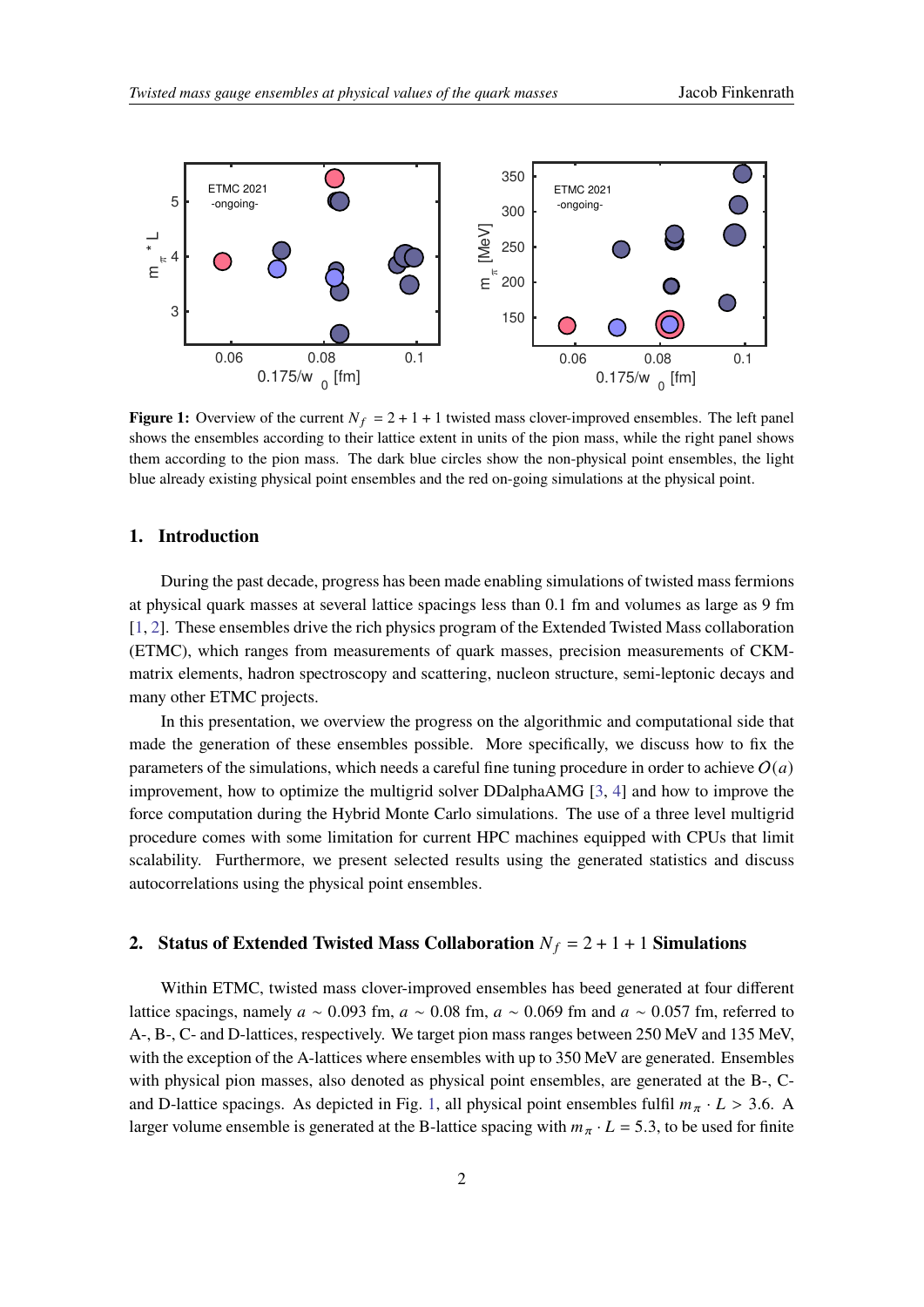<span id="page-2-0"></span>

| ensemble     | $\beta$ | c <sub>SW</sub> | $\kappa$    | V/a <sup>4</sup>    | $a\mu_{\ell}$ | $a\mu_{\sigma}$ | $a\mu_{\delta}$ |
|--------------|---------|-----------------|-------------|---------------------|---------------|-----------------|-----------------|
| cA211.53.24  | 1.726   | 1.74            | 0.1400645   | $24^3 \times 48$    | 0.00530       | 0.1408          | 0.1521          |
| cA211.40.24  |         |                 |             | $24^3 \times 48$    | 0.00400       |                 |                 |
| cA211.30.32  |         |                 |             | $32^3 \times 64$    | 0.00300       |                 |                 |
| cA211.12.48  |         |                 | 0.1400650   | $48^3 \times 96$    | 0.00120       |                 |                 |
| cB211.25.24  | 1.778   | 1.69            | 0.1394267   | $24^3 \times 48$    | 0.00250       | 0.1246864       | 0.131052        |
| cB211.25.32  |         |                 |             | $32^3 \times 64$    | 0.00250       |                 |                 |
| cB211.25.48  |         |                 |             | $48^3 \times 96$    | 0.00250       |                 |                 |
| cB211.14.64  |         |                 |             | $64^3 \times 128$   | 0.00140       |                 |                 |
| cB211.072.64 |         |                 | 0.1394265   | $64^3 \times 128$   | 0.00072       |                 |                 |
| cB211.072.96 |         |                 |             | $96^3 \times 192$   | 0.00072       |                 |                 |
| cC211.20.48  | 1.836   | 1.6452          | 0.13875285  | $48^3 \times 96$    | 0.00060       | 0.106586        | 0.107146        |
| cC211.125.64 |         |                 |             | $64^3 \times 128$   | 0.00125       |                 |                 |
| cC211.06.80  |         |                 |             | $80^{3} \times 160$ | 0.00060       |                 |                 |
| cD211.17.64  | 1.900   | 1.6112          | 0.137972174 | $64^3 \times 128$   | 0.00170       | 0.087911        | 0.086224        |
| cD211.054.96 |         |                 |             | $96^3 \times 192$   | 0.00054       |                 |                 |

**Table 1:** Simulation parameters of the  $N_f = 2 + 1 + 1$  twisted mass clover-imporved ensembles.

volume studies. We target statistics exceeding 3000 MDUs for all ensembles. Parameters are listed in Table [1](#page-2-0) and can be also be found in Ref. [\[1\]](#page-9-0).

### **2.1 Twisted mass fermion action**

The  $N_f = 2 + 1 + 1$  ensembles are generated using the Iwasaki gauge action for the pure gauge, the  $N_f = 2$  mass-degenerate twisted mass fermion action with a clover term for the light quarks and the  $N_f = 1 + 1$  non-degenerate twisted mass fermion action for the strange and charm quarks. The non-degenerated twisted mass operator is given in the heavy doublet flavor space by

<span id="page-2-1"></span>
$$
D(\kappa, c_{sw}, \mu, \epsilon) = D_W(\kappa, c_{sw}) \otimes 1 + i\mu_{\sigma} \gamma_5 \otimes \tau_3 - \mu_{\delta} \otimes \tau_1 = \begin{bmatrix} D_W + i\gamma_5 \mu_{\sigma} & -\mu_{\delta} \\ -\mu_{\delta} & D_W - i\gamma_5 \mu_{\sigma} \end{bmatrix} (1)
$$

with  $D_W$  the clover improved Wilson Dirac operator,  $\kappa$  the Wilson hopping parameter,  $c_{SW}$  the clover parameter and  $\mu_{\sigma}$  and  $\mu_{\delta}$  the 1+1 twisted mass parameters [\[5\]](#page-10-2). Note that taking  $\mu_{\delta} = 0$  the mass-degenerate twisted mass operator in flavor space is recovered. Twisted mass fermions have several advantages. Lattice artefacts of odd power in  $a$  can be removed if the Partially Conserved Axial Current (PCAC) mass is tuned to zero, i.e.  $m_{PCAC}(\kappa) \rightarrow 0$  [\[6\]](#page-10-3). This can be done by fine tuning the bare Wilson quark mass parameter  $\overline{m} = 0.5/\kappa - 4$  to its critical mass  $\overline{m}_{crit} = 0.5/\kappa_{crit} - 4$ . Moreover, in the case of a finite twisted mass value, the operator  $D$  is non-singular. For the squared operator one gets in fact

$$
D^{\dagger} D = D_W^{\dagger} D_W + \mu^2, \qquad (2)
$$

with  $\mu$  playing the role of an infra-red cut-off for the eigenvalues of D. While this guarantees convergence of iterative methods, such as the conjugate gradient solver, the twisted mass term breaks isospin symmetry. This results in a mass-splitting within the pion triplet. The neutral pion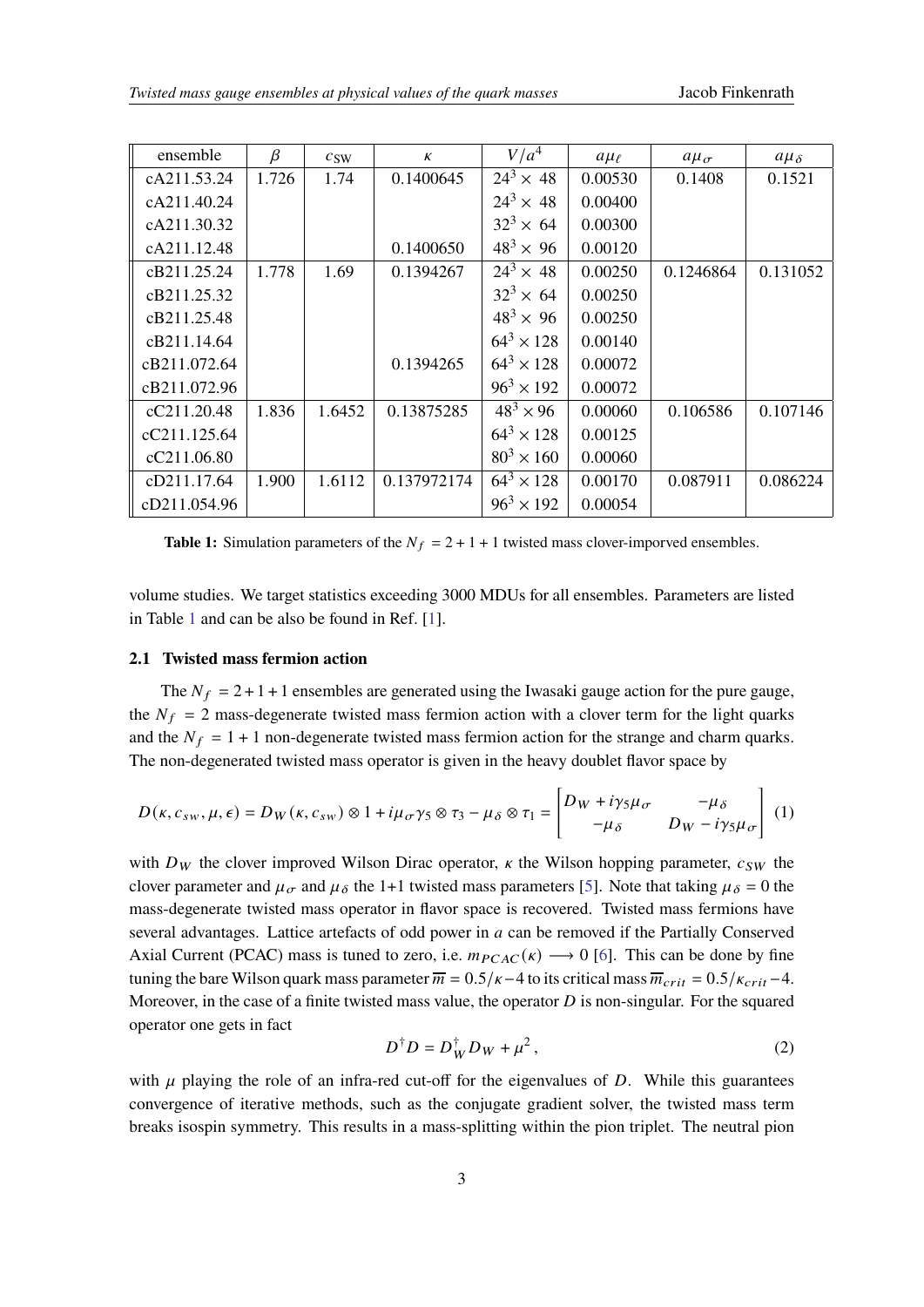mass is shifted with respect to the charged pion mass, which is given in next to leading order (NLO) chiral perturbation theory [\[7\]](#page-10-4) by

<span id="page-3-0"></span>
$$
a^{2}(m_{\pi^{0}}^{2} - m_{\pi^{+}}^{2}) = -c_{0} \cdot a^{2}. \qquad (3)
$$

This cut-off effect, if large, can give neutral pion mass of zero at finite quark masses and trigger a phase transition. For values of the neutral pion mass close to zero, tuning the PCAC mass to zero becomes notoriously difficult and such Monte Carlo simulations of twisted mass fermions become impossible. This prevented simulation at physical pion masses without a clover term.

Including a clover term, reduces lattice artefacts which decreases the mass gap between the charged and neutral pion given in Eq. [\(3\)](#page-3-0) to such an extent as to make simulations at values of  $a \sim 0.09$  possible [\[9\]](#page-10-5). For our setup we use 1-loop tadpole boosted perturbation theory [\[8\]](#page-10-6) to fix the value of the  $c_{SW}$  parameter, given by

<span id="page-3-1"></span>
$$
c_{SW} = 1 + 0.113(3) \frac{6}{\beta \langle P \rangle} \tag{4}
$$

with  $\langle P \rangle$  the plaquette.

#### **2.2 Parameter tuning**

In order to simulate  $N_f = 2 + 1 + 1$  twisted mass fermion ensembles at the physical point, we need to set the bare parameters for our action. The complete set of parameters is

$$
\{\beta, c_{SW}, \kappa, \mu_{\ell}, \mu_{\sigma}, \mu_{\delta}\}.
$$
 (5)

Using an estimated initial guess, we can pre-select the value of the gauge coupling  $\beta$  that fixes  $c_{SW}$ via Eq. [\(4\)](#page-3-1). The bare-mass parameters of the twisted mass action that are left, namely

$$
\{\kappa, \mu_{\ell}, \mu_{\sigma}, \mu_{\delta}\}\tag{6}
$$

require careful fine tuning in order to guarantee  $O(a)$  improvement. This can be done by tuning the bare Wilson quark mass  $\kappa$  towards its critical value by requiring

<span id="page-3-2"></span>
$$
\frac{Z_A m_{PCAC}(\kappa, \mu_\ell, \mu_\sigma, \mu_\delta)}{\mu_\ell} < 0.1,\tag{7}
$$

with  $Z_A$  the axial renormalization factor. Note that the PCAC mass depends also on the heavy quark parameters  $\mu_{\sigma}$  and  $\mu_{\delta}$  of the non-degenerated twisted mass operator. Due to this dependence on the heavy quark pair, charm and strange, we utilise Osterwalder Seiler (OS) fermions [\[31\]](#page-11-0) to set the strange and charm quark mass. We then match the non-unitary setup of the OS-fermions with the unitary setup with non-degenerate twisted mass fermions. This results in three tuning conditions for the heavy quark parameters. The first two are given by

$$
C_1 = \frac{\mu_c^{OS}}{\mu_s^{OS}} = 11.8 \quad \text{and} \quad C_2 = \frac{m_{D_s}^{OS}}{f_{D_s}^{OS}} = 7.9 \tag{8}
$$

that set the strange and charm quark mass parameters in the OS sector. The full matching between OS and non-degenerate twisted fermions is finally done using the kaon mass  $m<sub>K</sub>$  by requiring

$$
m_K^{OS}(\mu_s^{OS}) \equiv m_K^{ND}(\mu_\sigma, \mu_\delta),\tag{9}
$$

which basically utilizes the renormalization factor ratio  $Z_P/Z_S$  and yields to the determination of  $\mu_{\sigma}$  and  $\mu_{\delta}$  via the relation  $\mu_{c,s}^{OS} = \frac{1}{Z_P} \left( \mu_{\sigma} \pm \frac{Z_P}{Z_S} \right)$  $\frac{Z_P}{Z_S}\mu_\delta\Big)$  .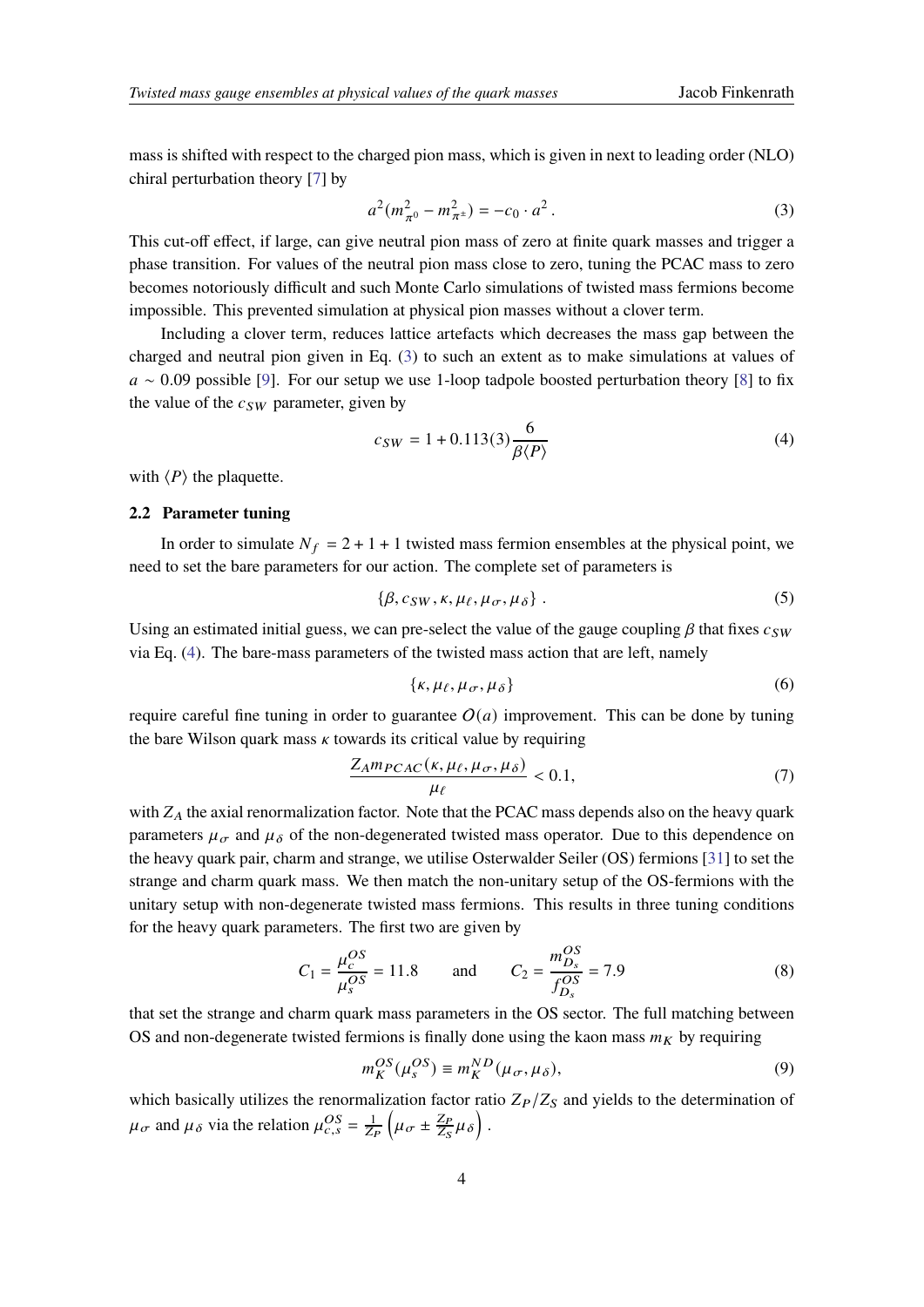<span id="page-4-0"></span>

Figure 2: The tuning procedure employed for the D-lattice spacings using reweighting on two tuning ensembles. We depict the dependence of the PCAC mass on the light twisted mass parameter  $a\mu_f$  (left), on the Wilson bare quark mass  $a\bar{m}$  (middle) the heavy quark parameter  $\mu_{\sigma}$  (right).

### **3. Parameter tuning**

For the tuning of the twisted mass parameters, we iterate the following steps: i) tune  $\kappa$  at constant  $\{\mu_{\ell}, \mu_{\sigma}, \mu_{\delta}\}$ ; ii) change  $\mu_{\ell}$  and retune  $\kappa$ ; iii) tune  $\{\mu_{\sigma}, \mu_{\sigma}\}\$  and retune  $\kappa$ ; iv) reiterate until stability is reached. This procedure requires for the tuning of the A-, B- and C- ensembles to generate for each steps roughly two Markov chains with around 500 MDU, see [\[2\]](#page-9-1) for a detailed discussion for the case of the B-lattice spacing. For the D-lattice we modify the tuning procedure by making use of reweighting for all parameters  $\{\kappa, \mu_{\ell}, \mu_{\sigma}, \mu_{\delta}\}$  [\[10–](#page-10-7)[12\]](#page-10-8). This reduces the number of ensembles needed for the tuning, namely to one per iteration circle.

With the help of reweighting by changing the bare parameters by 1% to 5% we could give an estimate of the first derivatives of  $am_{PCAC}(k, \mu_{\ell}, \mu_{\sigma}, \mu_{\delta})$ . This quantity was estimated in the case of the tuning procedure of the A-, B- and C-lattice spacings via generation of several ensembles.

For the tuning of the D-lattice spacing we generate two different ensembles at twisted mass values  $a\mu = 0.002$  and  $a\mu = 0.00125$  and volumes of  $V = 32<sup>3</sup> \times 64$  and  $V = 48<sup>3</sup> \times 96$ , respectively. We employ the fit Ansatz

$$
f(\overline{m}, \mu_{\ell}, \mu_{\ell}) = c_0 + c_1 \overline{m} + c_2 \mu_{\ell} + c_3 \mu_{\ell}
$$
 (10)

with bare quark mass  $\overline{m} = 1/2/\kappa - 4$ . We find for the fit coefficients  $c_0 = 0.51(2)$ ,  $c_1 = 1.37(6)$ ,  $c_2 = 0.04(2)$  and  $c_3 = 0.012(4)$ . The resulting uncorrelated fit with  $\chi^2 = 11.2$  is shown in Fig. [2,](#page-4-0) where we include all available data points generated by reweighting resulting in 19 degrees of freedom. The critical mass parameter at physical light quark mass of  $a\mu = 0.00054$  is given by  $k_{crit}^{D,(0)} = 0.137973465$ . Based on this estimate we generate 500 MDUs at our the physical point with  $a\mu = 0.00054$ , leading to a slightly negative PCAC mass of  $-4.4(7)10^{-5}$ . This does meet our criterion and thus we proceed to retune  $\kappa$  using our estimate for the slope  $\partial f / \partial \overline{m} = 1.37$  such that our final estimate for the critical Wilson mass parameter is given by  $\kappa_{crit}|_{\beta=1.9} = 0.137972174$ .

With this tuning procedure, that it is also outlined in ref. [\[2\]](#page-9-1) for the B-lattice spacing, we were able to successfully tune towards critical Wilson mass, achieving  $O(a)$ -improvement. Indeed as seen in Fig. [3,](#page-5-0) all ensembles fulfil the condition of eq. [7](#page-3-2) with  $m_{PCAC}/\mu < 4\%$  or better.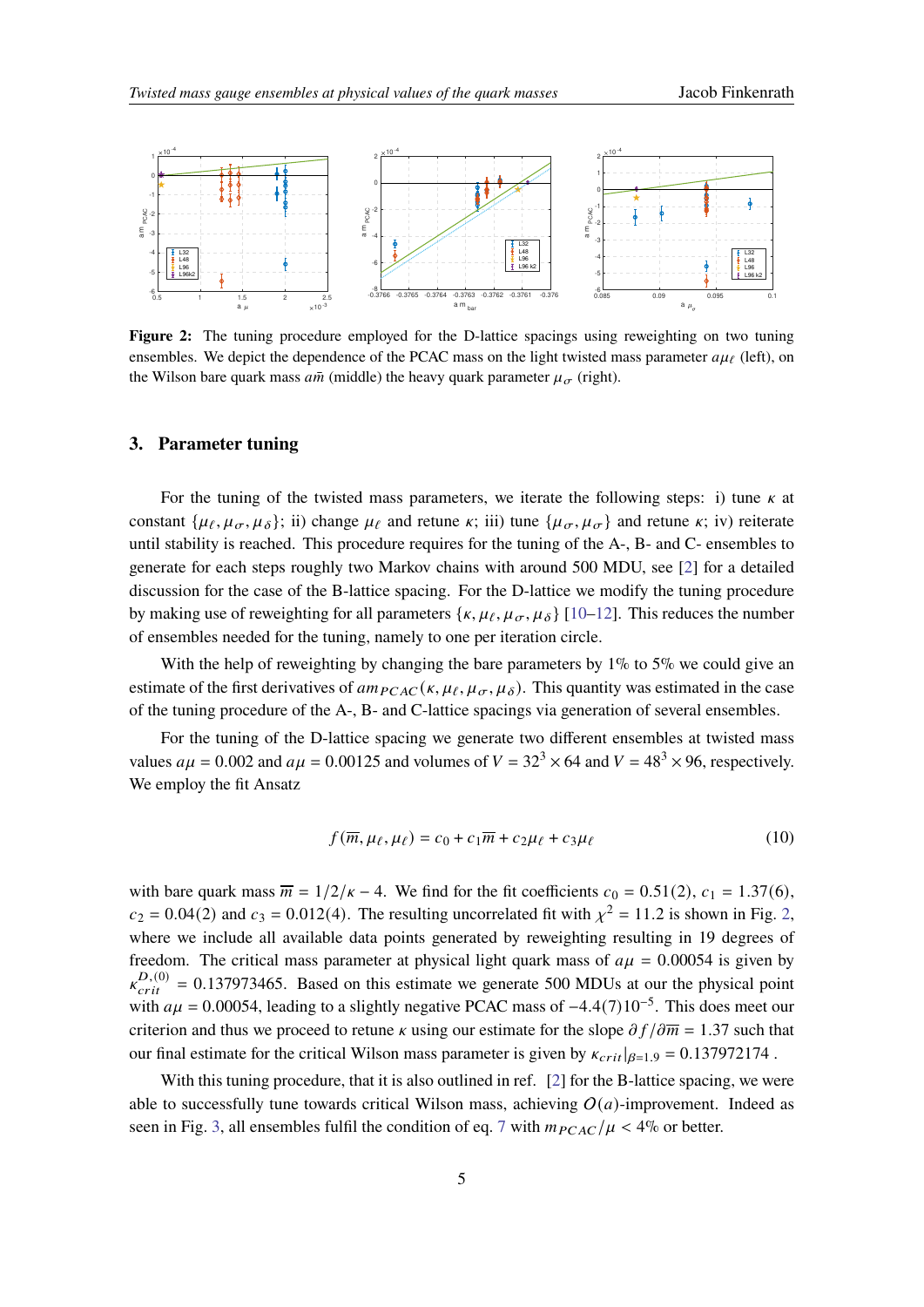<span id="page-5-0"></span>

**Figure 3:** The history of the PCAC mass for the physical point ensembles is plotted in units of molecular dynamics (MDUs) showing from top to bottom the cB211.072.64, cB211.072.96, cC211.060.80 and the two replicas of cD211.060.80 ensembles.

## **4. Simulation setup**

For the generation of the ensembles listed in Table [1,](#page-2-0) we use our open source software suite *tmLQCD* [\[14](#page-10-9)[–16\]](#page-10-10), which implements an optimised Hybrid Monte Carlo algorithm enabling the use of twisted mass operators of Eq. [\(1\)](#page-2-1) and improved gauge action with rectangular loops. For the molecular dynamics, we are using, for the mass-degenerated light quark doublet, even-odd Hasenbusch mass preconditioning with masses  $\{\rho_0 = \mu_\ell, \rho_1, \ldots, \rho_N\}$ , while for the heavy quark doublet, even-odd rational approximation of the square root of the non-degenerate twisted mass operator  $\hat{Q}_{ND}^2 = D_{ND,eo}D_{ND,eo}^{\dagger}$  is used [\[13\]](#page-10-11). Thus, the Boltzmann weight of our setup is given by

<span id="page-5-1"></span>
$$
W(U) = Z^{-1} \exp \left\{ -\beta S_{iwa}(U) + \text{Tr} \ln \{ W_{oo}(\rho_0, \mu_\sigma) \} - \sum_{j=1}^N \phi^{\dagger} \left[ \frac{q_i}{\hat{Q}_{ND}^2 + \mu_i} \right] \phi \right\}
$$

$$
- \prod_{j=1}^{N-1} \eta_j^{\dagger} (1 + \Delta^2 \rho_{j-1,j} (\hat{Q}^2 + \rho_{j-1}^2)^{-1} \eta_j - \eta_N^{\dagger} (\hat{Q}^2 + \rho_N^2)^{-1} \eta_N \right\}.
$$

For a more detailed discussion see Appendix A of Ref. [\[1\]](#page-9-0). Our simulation code *tmLQCD* provides currently a link to the algebraic multigrid solver library DDalphaAMG, which provides routines for the twisted mass operator [\[4\]](#page-10-1) and for the non-degenerated twisted mass operator [\[18\]](#page-11-1) that can speed-up the smallest shifts within the rational approximation. Additionally, we have employed the mixed-precision linear solver provided by the software package *QPhiX* [\[19–](#page-11-2)[23\]](#page-11-3), which can be utilized for the larger mass shifts, where the algebraic multigrid solver becomes less effective.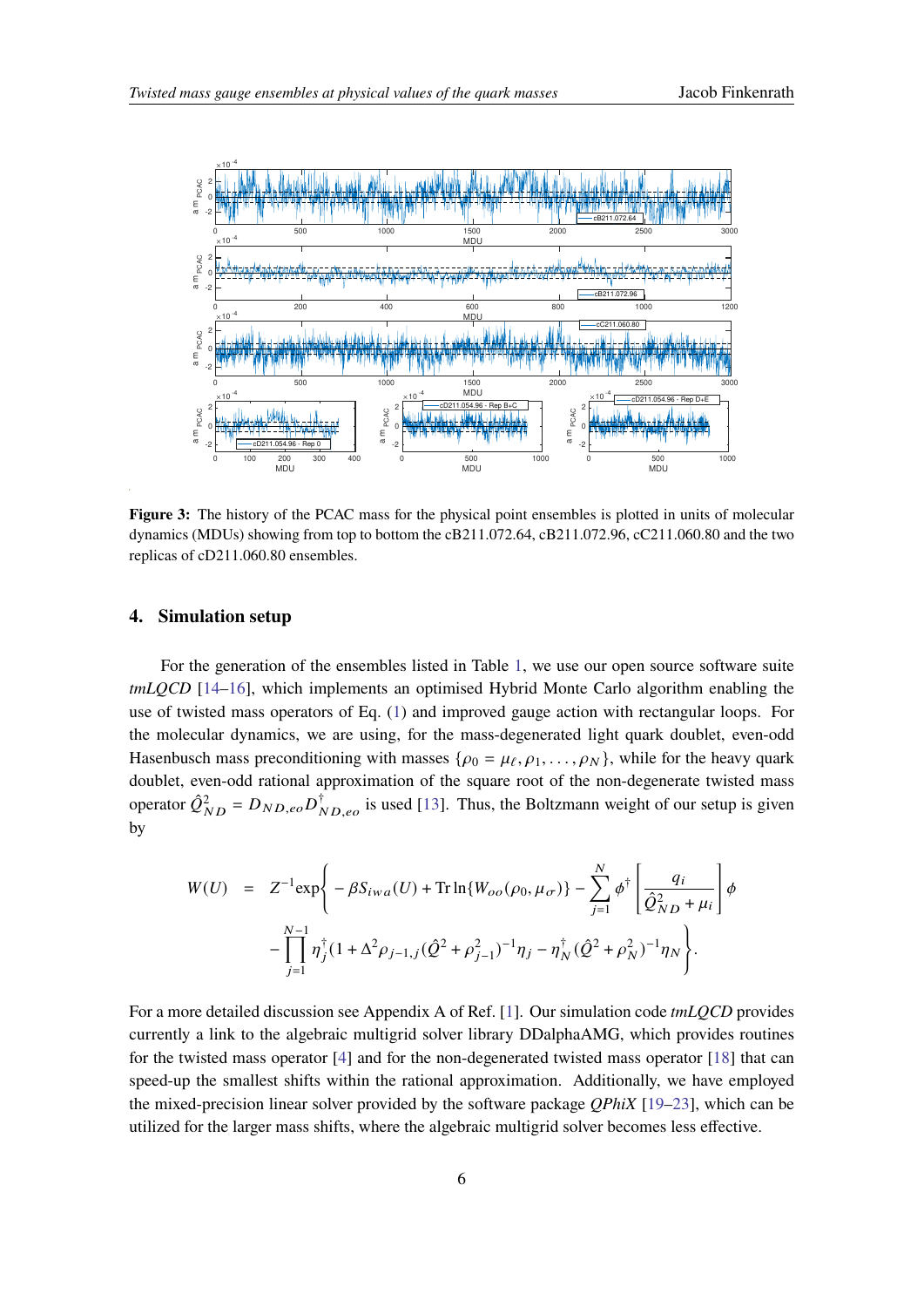<span id="page-6-0"></span>

**Figure 4:** The requirements of a three level multigrid method within HMC simulations are shown. The left panel shows the scalability for three different volumes on SuperMUC-NG. The middle panel shows the memory requirements and the right panel illustrates the reversibility violation as a function of the solver residual.

### **4.1 Application of HMC with multigrid solver**

For all simulations of the physical point ensembles, we take advantage of the highly reduced computational costs of using multigrid solvers within the force calculation, see e.g. [\[4\]](#page-10-1). The use of multigrid solver within the integration of Hamiltons molecular dynamics requires some additional care and comes with some limitations. Namely, the scalability on HPC systems, such as SuperMUC-NG, is limited by the volume of the coarsest grid within the multigrid procedure. This limits the strong scaling window, as depicted in Fig. [4,](#page-6-0) breaking down for a three-level MG method for a lattice of size  $V = 64^3 \times 128$  at around 80 Skylake nodes, and for a lattice of size  $V = 96^3 \times 192$ at around 420 Skylake nodes. This results in a roughly scaling of the upper bound of the strong scaling window by  $L^3$  or  $V^{3/4}$  and limits the maximal effective parallelisation of our HMC.

The lower bound of the working window using a multigrid solver is determined by memory requirements. In fact prolongation and restriction operators required for projecting iteration vectors from level to level and building up the coarser operators, need allocation of  $O(20)$  full vectors, a number which scales with the size of the volume. On SuperMUC-NG with 192 GB RAM per node this introduces a hard limit for the minimal parallelisation, given by about 16 nodes for lattice size of  $V = 64^3 \times 128$  and increasing to 80 nodes for a volume of  $V = 96^3 \times 192$ .

The usage of a multigrid solver not only limits the scalability window, but can also compromise the correctness of the HMC sampling. By reusing and updating the coarse grid operators and the corresponding prolongation and restriction operators from previous integration steps, the reversibility criterium, which is needed to fulfil detailed balance, is violated. In order to assess the magnitude of the effect, we studied reversibility violation within the HMC using a test volume with size  $V = 32<sup>3</sup> \times 64$  and measuring the variance of  $\delta \Delta H$  for different solvers.  $\delta \Delta H$  is given by the difference of the Hamiltonian at the beginning of the trajectory with the Hamiltonian integrated to  $\tau = 1$  and integrated back to the start. As discussed in Ref. [\[17\]](#page-10-12) for variances below 0.01 no deviations from the expectation values, such as the plaquette, are found. To match the same precision in  $\sigma^2(\delta \Delta H)$  as the mixed-precision solver of QPhiX, the square residual of the multigrid solver needs to be two orders of magnitudes smaller. For all our physical point ensembles, we checked reversibility and find that for the selected solver criteria (see [\[1\]](#page-9-0)),  $\sigma^2(\delta \Delta H)$  is below the bound of set in Ref. [\[17\]](#page-10-12).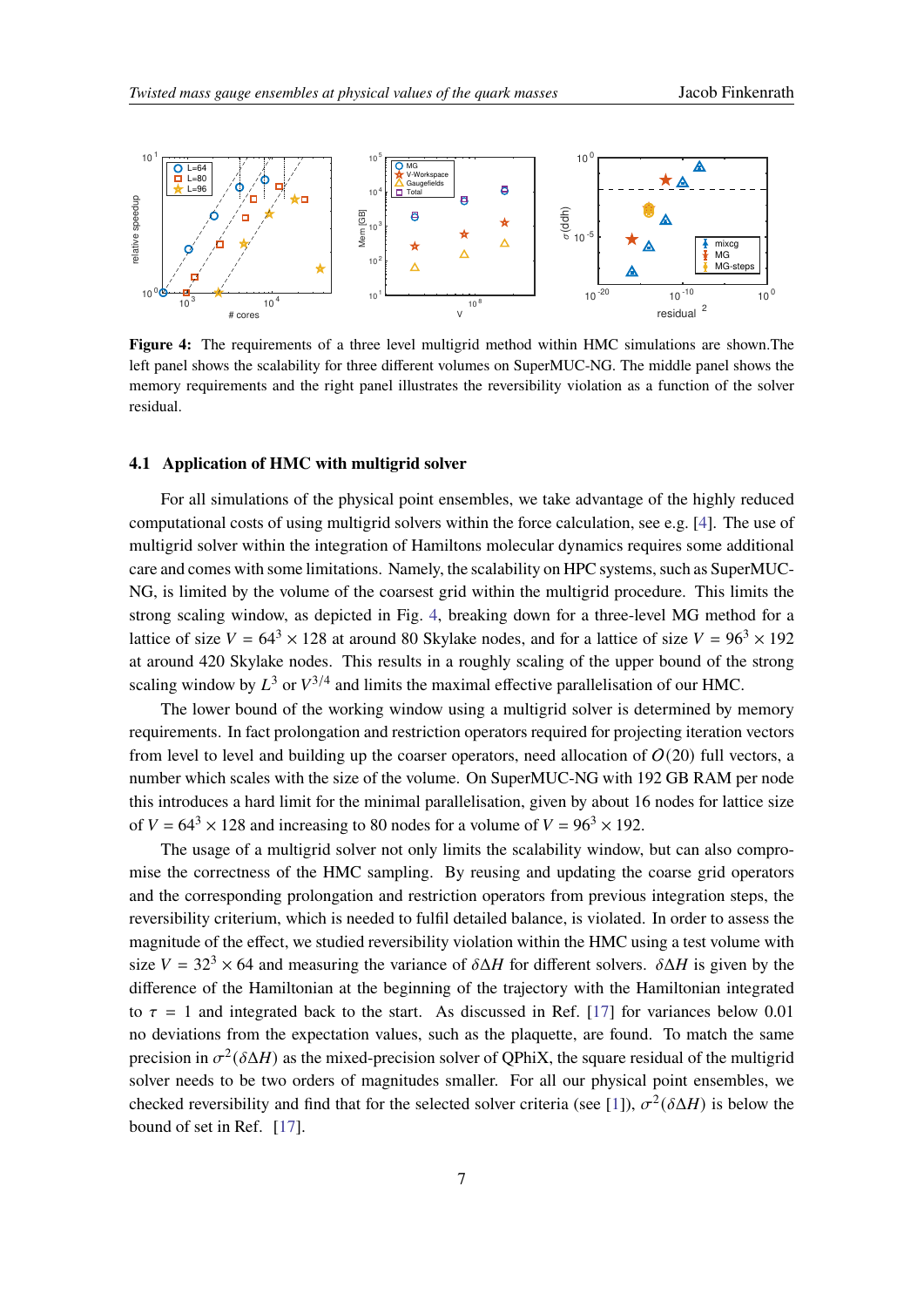<span id="page-7-0"></span>

**Figure 5:** Comparison of different numerical integrators. The variance of the energy violation is plotted as a function of the step size for a test ensemble of volume  $V = 24^3 \times 48$ .

# **4.2 Nested force gradient integrator**

The computational cost of molecular dynamics scales with the number of integration steps. At constant acceptance rate it follows cost  $\propto V^{1+\frac{1}{2n}}$  with *n* the order of the selected integrator. Thus higher order schemes have a better volume scaling. A class of various different simplectic reversible integration schemes are discussed in Ref. [\[26\]](#page-11-4). This includes schemes improved with force gradient terms. For example, the second minimal norm scheme can be extended to fourth order

$$
\Delta(h) = e^{h\frac{1}{6}\hat{B}}e^{h\frac{1}{2}\hat{A}}e^{h\frac{2}{3}\hat{B}-\frac{1}{72}h^3\hat{C}}e^{h\frac{1}{2}\hat{A}}e^{h\frac{1}{6}\hat{B}}
$$
(11)

by including the force gradient term C, which is given by  $C = 2\sum_{x=1}^{V,3} y = 0$  $\partial S$  $\overline{\partial U_\nu(x)}$  $\partial^2 S$  $\frac{\partial^2 S}{\partial U_{\nu}(x) \partial U_{\mu}(x)}$ . The additional second derivate term, needed in the force gradient term, can be approximated by an additional force term, as outline in Ref. [\[25\]](#page-11-5). This not only reduces the cost of the calculation of one force calculation but also simplifies the application by implicitly taking care of cross-terms between different parts of the actions. It turns out that the force gradient improves the minimal norm scheme of Eq. [11](#page-5-1) and outperforms for larger volumes the other integrators, as shown in Fig. [5](#page-7-0) for a  $L = 24$  lattice. Note that to tune the nested integrator setup we minimise the cost function at constant acceptance rate using an effective model for the higher order terms in line with Ref. [\[27\]](#page-11-6).

#### **4.3 Computation costs**

A summary of the improvements and the achieved reduction in computational costs per HMC trajectory are shown in Fig. [6.](#page-8-0) By enabling DDalphaAMG within the HMC, there is a reduction of the computational cost per trajectory by more than one order of magnitude [\[4\]](#page-10-1). In addition, the adaptation of DDalphaAMG to the non-degenerate twisted mass operator speeds up the nondegenerated sector, as discussed in Ref. [\[18\]](#page-11-1). The use of higher order integrators has given further improvements, especially going to larger volumes, such as  $L = 96$  [\[28\]](#page-11-7). Note that there is still space for further improvements, for example, by coarse level improvements, which are currently under investigation. Moreover, a multi right handside version of DDalphaAMG is available, which, however to utilize, would require larger refraction of the force computation [\[29\]](#page-11-8). We are investigating how this potentially could be adapted within a lattice QCD python API [\[32\]](#page-11-9), which is currently under development.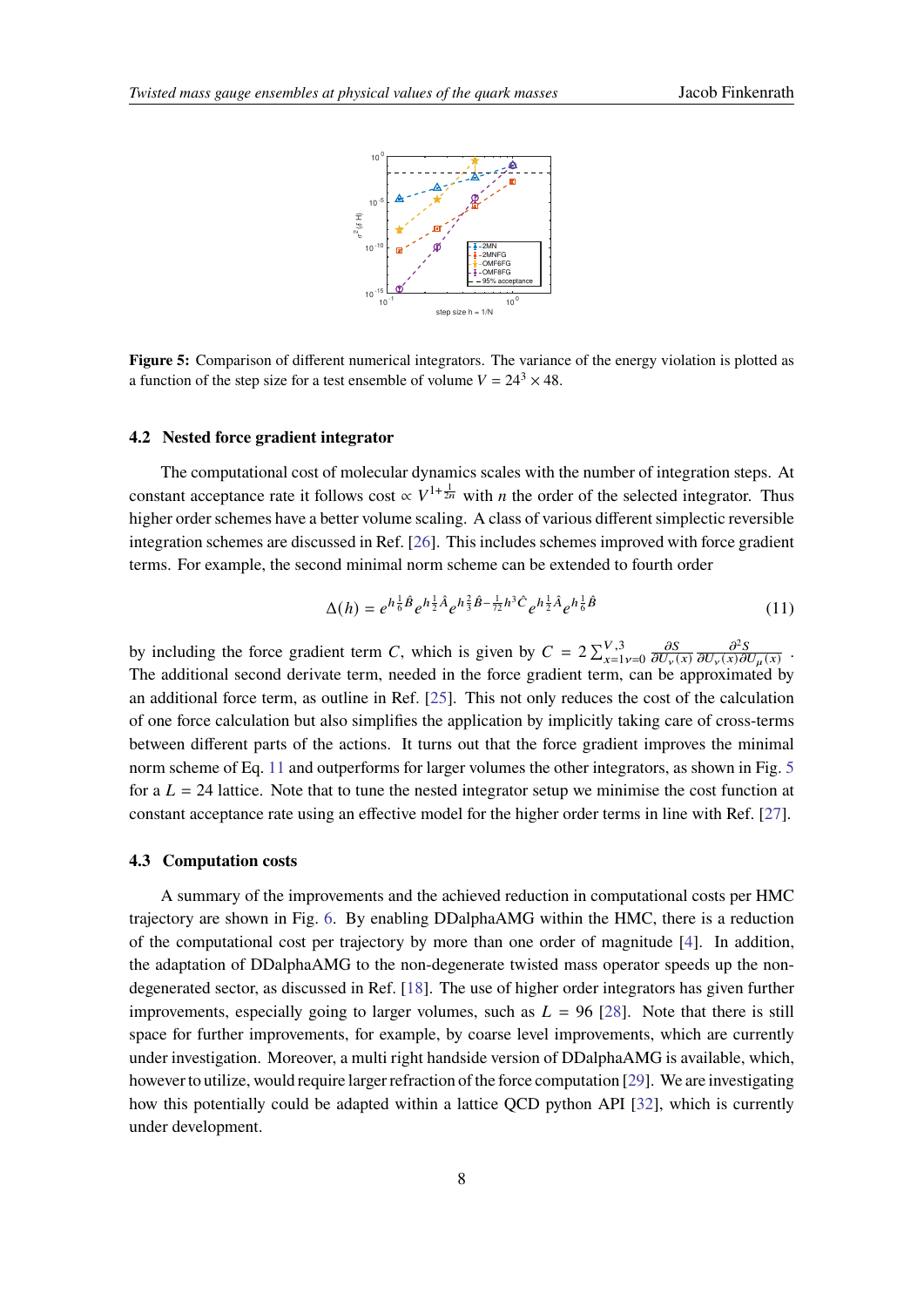<span id="page-8-0"></span>

**Figure 6:** The computational cost of a trajectory for  $N_f = 2 + 1 + 1$  simulations as a function of the lattice spatial extent  $L$ .

## **4.4 Autocorrelations at the physical point**

One major unsolved challenge in lattice QCD with periodic boundary conditions is adequate sampling of different topological sectors at very fine lattice spacings [\[30\]](#page-11-10). We have monitored the gauge definition of the topological charge  $Q$  at gradient flow time  $t_0$ . As expected for our range of lattice spacings between  $a \sim 0.057$  fm to  $a \sim 0.082$  fm, the topological charge is fluctuating well between topological sectors. Moving towards finer lattice spacing, we have currently indication for an increase of the autocorrelation time, hinting at the fact that for simulations below  $a < 0.045$  fm further algorithmic improvements will be needed in order to sample the topological charge properly within 3000 MDUs.

# **5. Conclusions**

With the current ensembles we are able to study finite volume and lattice spacing artefacts directly at the physical point. Using the three ensembles cB211.072.64, cC211.060.80 and cD211.054.96, we can take the continuum limit, and with the two ensembles at the B-lattice spacing we can study finite volume effects. In the future, we are planing to simulate at larger volumes and explore new approaches for enabling simulations at lattice spacings smaller than 0.05 fm, which are currently limited by the critical slowing down of the algorithms and their scalability with the volume. Due to the behavior of the strong scaling window of our multigrid solver DDalphaAMG, the real time per trajectories will further increase resulting in longer generation times per ensemble. We are taking this issue into account in our future software development, by improving and enabling linking to state-of-the-art QCD software libraries within tmLQCD, such as QUDA, as well as by developing a new user-friendly flexible python API *lyncs* [\[32\]](#page-11-9). This will enable HMC simulations on the next generation of high performance systems.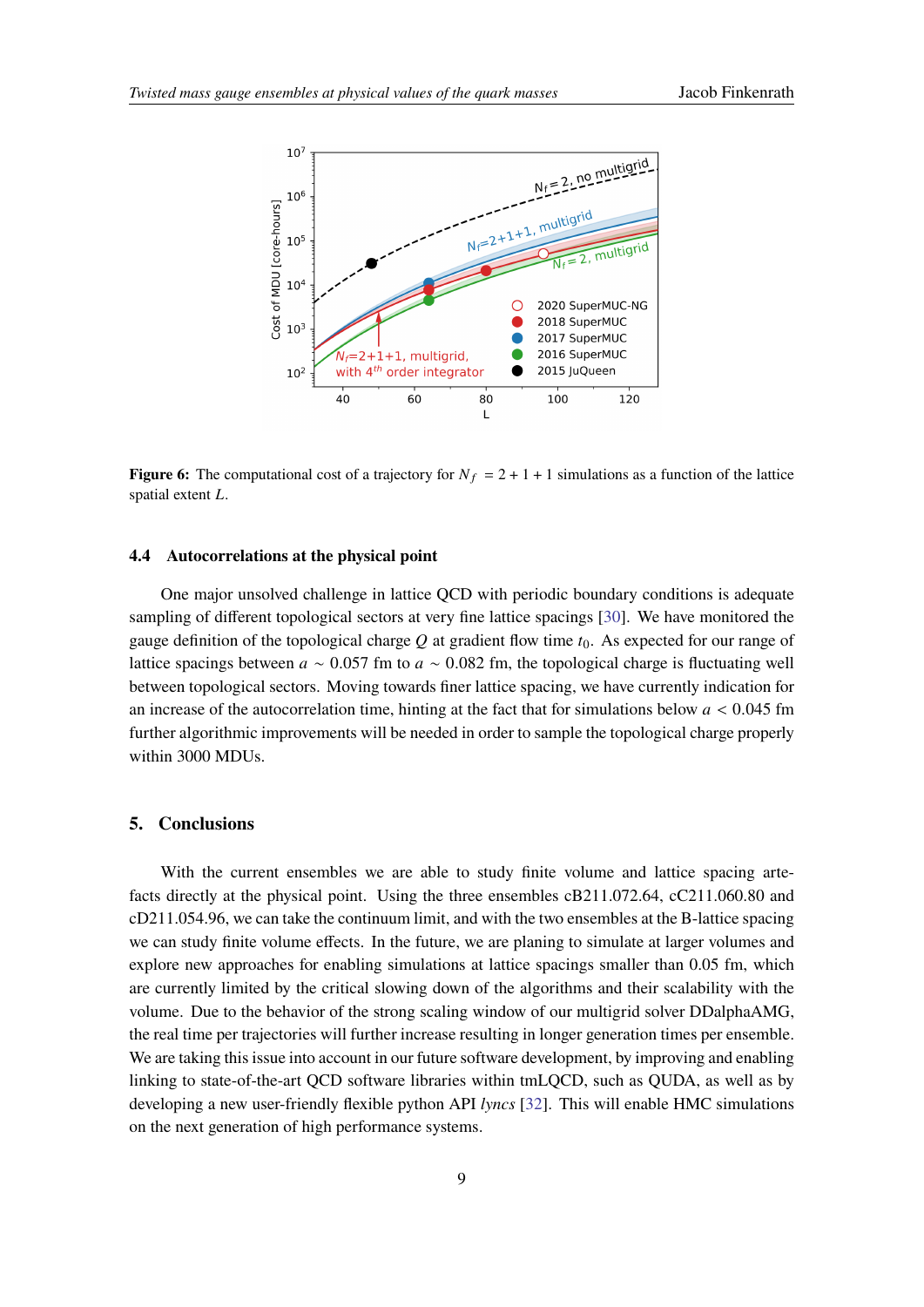

**Figure 7:** The history of the topological charge Q at gradient flow time  $t_0$  of the physical point runs plotted versus the molecular dynamics (MDUs). We show from top to bottom cB211.072.64, cB211.072.96, cC211.060.80 and two different replicas for cD211.060.80.

## **6. Acknowledgments**

We thank all members of the ETM collaboration for a most conducive cooperation. J.F. and S.B. are supported by the H2020 project PRACE 6-IP (GA No. 82376) and the EuroCC (GA No. 951740). P. D. acknowledges support from the European Unions Horizon 2020 research and innovation programme under the Marie Skłodowska-Curie grant agreement No. 813942 (EuroPLEx) and from INFN under the research project INFN-QCDLAT. G.K. acknowledges support from project NextQCD, co-funded by the European Regional Development Fund and the Republic of Cyprus through the Research and Innovation Foundation (RIF) (EXCELLENCE/0918/0129). Partial support is provided by the H2020 European Joint Doctorate program STIMULATE grant No. 765048. We acknowledge the Gauss Centre for Supercomputing e.V. (www. gauss-centre.eu) for project pr74yo by providing computing time on SuperMUC at LRZ (www.lrz.de). The authors acknowledge the Texas Advanced Computing Center (TACC) at The University of Texas at Austin for providing HPC resources that have contributed to the research results reported within this proceeding. This work used resources from NIC on JUWELS and Jureca Booster at the JSC, under projects with ids ECY00, HBN28 and HCH02. We acknowledge PRACE for awarding us access to HAWK at HLRS, where part of our work is carried out within the project with Id Acid 4886.

#### **References**

- <span id="page-9-0"></span>[1] C. Alexandrou *et al.* [Extended Twisted Mass], Phys. Rev. D **104**, no.7, 074520 (2021) doi:10.1103/PhysRevD.104.074520 [arXiv:2104.06747 [hep-lat]].
- <span id="page-9-1"></span>[2] C. Alexandrou, S. Bacchio, P. Charalambous, P. Dimopoulos, J. Finkenrath, R. Frezzotti,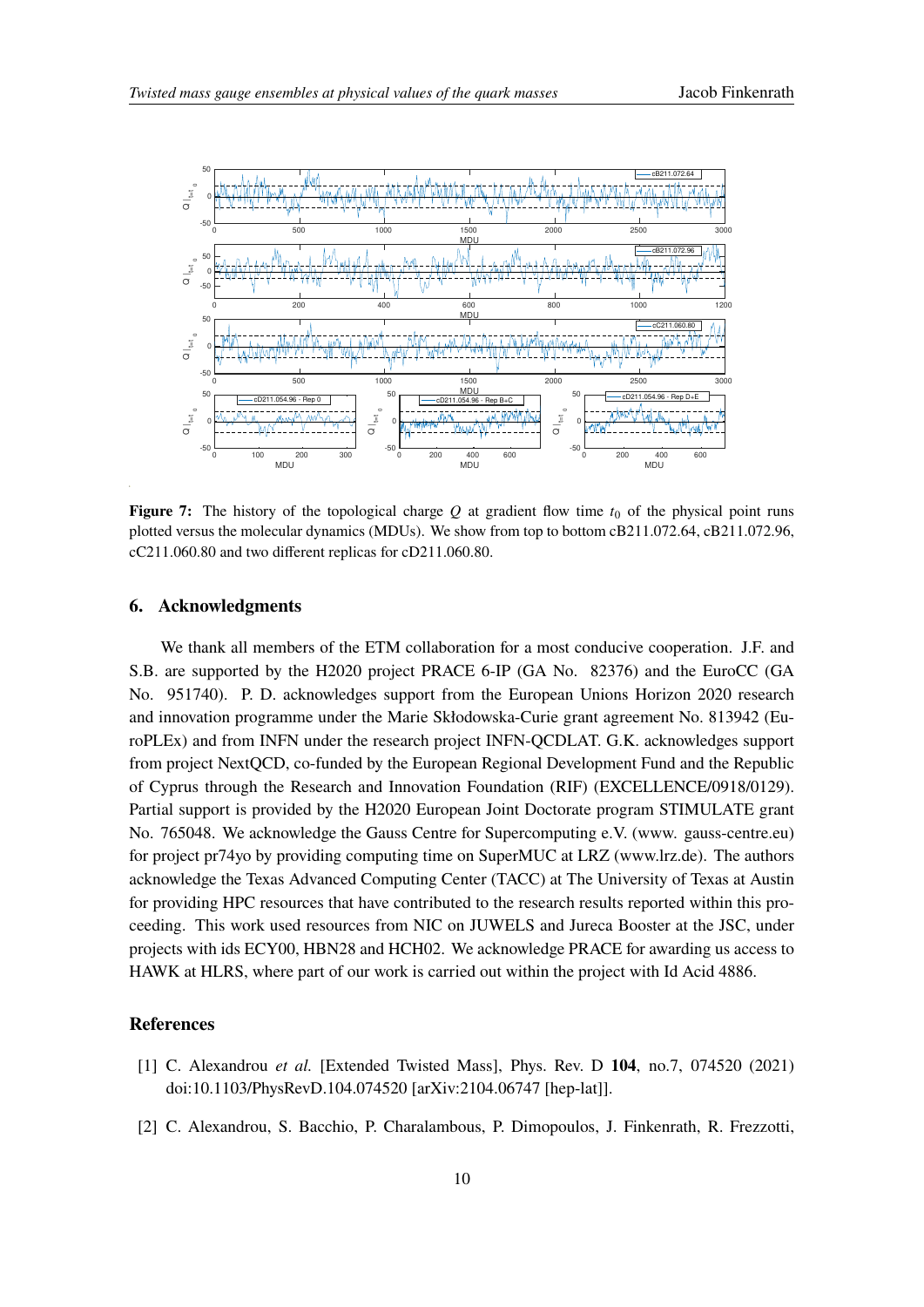K. Hadjiyiannakou, K. Jansen, G. Koutsou and B. Kostrzewa, *et al.* Phys. Rev. D **98**, no.5, 054518 (2018) doi:10.1103/PhysRevD.98.054518 [arXiv:1807.00495 [hep-lat]].

- <span id="page-10-0"></span>[3] A. Frommer, K. Kahl, S. Krieg, B. Leder and M. Rottmann, SIAM J. Sci. Comput. **36**, A1581-A1608 (2014) doi:10.1137/130919507 [arXiv:1303.1377 [hep-lat]].
- <span id="page-10-1"></span>[4] C. Alexandrou, S. Bacchio, J. Finkenrath, A. Frommer, K. Kahl and M. Rottmann, Phys. Rev. D **94**, no.11, 114509 (2016) doi:10.1103/PhysRevD.94.114509 [arXiv:1610.02370 [hep-lat]].
- <span id="page-10-2"></span>[5] R. Frezzotti and G. C. Rossi, Nucl. Phys. B Proc. Suppl. **128**, 193-202 (2004) doi:10.1016/S0920-5632(03)02477-0 [arXiv:hep-lat/0311008 [hep-lat]].
- <span id="page-10-3"></span>[6] R. Frezzotti and G. C. Rossi, JHEP **08**, 007 (2004) doi:10.1088/1126-6708/2004/08/007 [arXiv:hep-lat/0306014 [hep-lat]].
- <span id="page-10-4"></span>[7] S. R. Sharpe and J. M. S. Wu, Phys. Rev. D **71**, 074501 (2005) doi:10.1103/PhysRevD.71.074501 [arXiv:hep-lat/0411021 [hep-lat]].
- <span id="page-10-6"></span>[8] S. Aoki, R. Frezzotti and P. Weisz, Nucl. Phys. B Proc. Suppl. **73**, 915-917 (1999) doi:10.1016/S0920-5632(99)85243-8 [arXiv:hep-lat/9809179 [hep-lat]].
- <span id="page-10-5"></span>[9] A. Abdel-Rehim *et al.* [ETM], Phys. Rev. D **95**, no.9, 094515 (2017) doi:10.1103/PhysRevD.95.094515 [arXiv:1507.05068 [hep-lat]].
- <span id="page-10-7"></span>[10] A. Hasenfratz, R. Hoffmann and S. Schaefer, Phys. Rev. D **78**, 014515 (2008) doi:10.1103/PhysRevD.78.014515 [arXiv:0805.2369 [hep-lat]].
- [11] J. Finkenrath, F. Knechtli and B. Leder, Nucl. Phys. B **877**, 441-456 (2013) [erratum: Nucl. Phys. B **880**, 574-575 (2014)] doi:10.1016/j.nuclphysb.2013.10.019 [arXiv:1306.3962 [hep $lat$ ].
- <span id="page-10-8"></span>[12] C. Alexandrou, J. Finkenrath, L. Funcke, K. Jansen, B. Kostrzewa, F. Pittler and C. Urbach, Phys. Rev. Lett. **125**, no.23, 232001 (2020) doi:10.1103/PhysRevLett.125.232001 [arXiv:2002.07802 [hep-lat]].
- <span id="page-10-11"></span>[13] C. Urbach, K. Jansen, A. Shindler and U. Wenger, Comput. Phys. Commun. **174**, 87-98 (2006) doi:10.1016/j.cpc.2005.08.006 [arXiv:hep-lat/0506011 [hep-lat]].
- <span id="page-10-9"></span>[14] K. Jansen and C. Urbach, Comput. Phys. Commun. **180**, 2717-2738 (2009) doi:10.1016/j.cpc.2009.05.016 [arXiv:0905.3331 [hep-lat]].
- [15] A. Abdel-Rehim, F. Burger, A. Deuzeman, K. Jansen, B. Kostrzewa, L. Scorzato and C. Urbach, PoS **LATTICE2013**, 414 (2014) doi:10.22323/1.187.0414 [arXiv:1311.5495 [hep-lat]].
- <span id="page-10-10"></span>[16] A. Deuzeman, K. Jansen, B. Kostrzewa and C. Urbach, PoS **LATTICE2013**, 416 (2014) doi:10.22323/1.187.0416 [arXiv:1311.4521 [hep-lat]].
- <span id="page-10-12"></span>[17] C. Urbach, Comput. Phys. Commun. **224**, 44-51 (2018) doi:10.1016/j.cpc.2017.12.005 [arXiv:1710.07526 [hep-lat]].